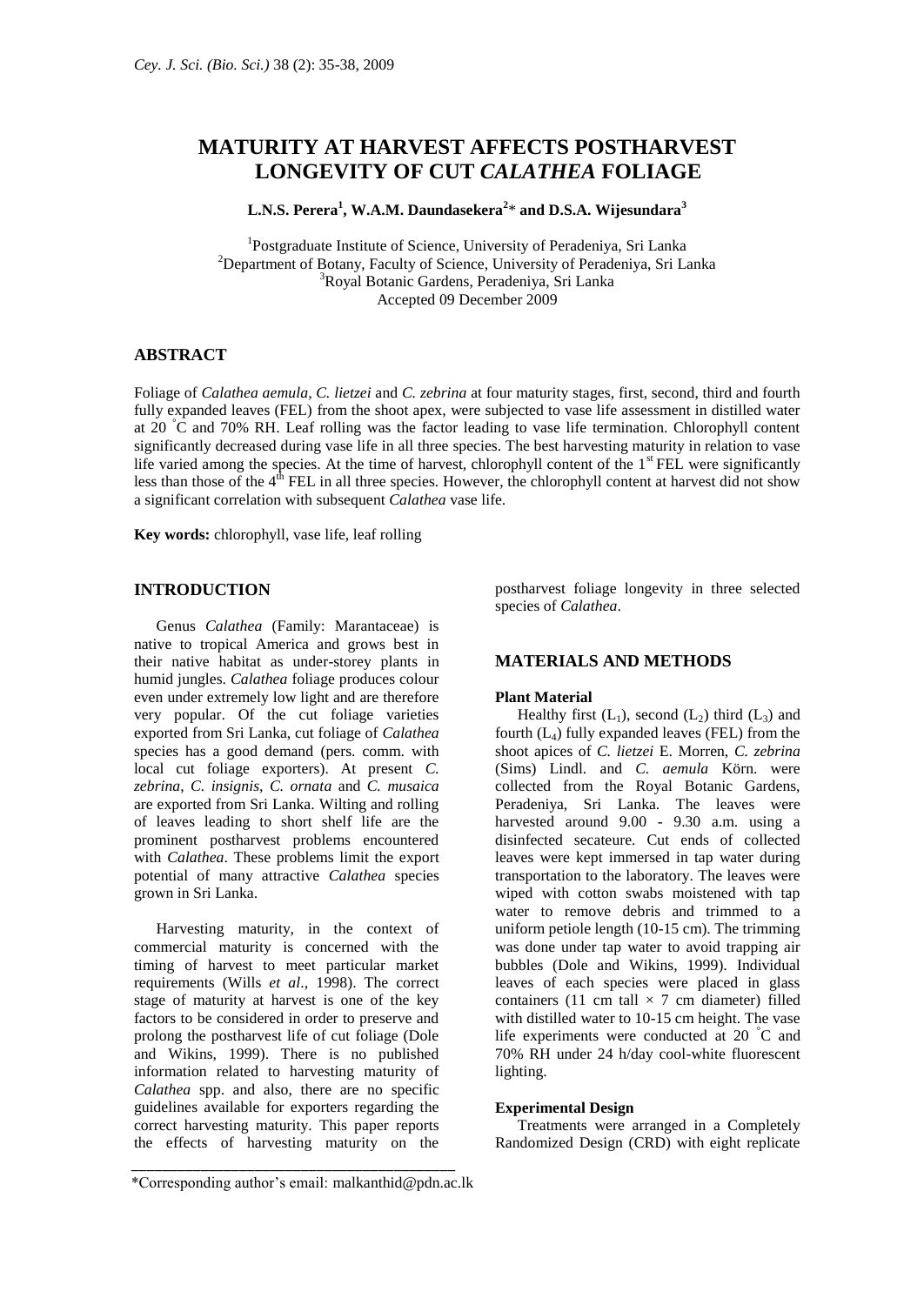leaves for each maturity stage. The experiment was repeated twice.

### **Assessments**

The leaves were assessed for vase life and chlorophyll content. For vase life assessment, observations were made at two-day intervals after harvest. A self-prepared scale was used to assess the quality of leaves based on freshness (wilting/rolling) and colour as follows: Fresh appearance/No blemish = 4; Slight loss in freshness/Slight yellowing = 3; Moderate loss of freshness/Moderate yellowing = 2; Severe loss of freshness/Severe yellowing  $= 1$ . The shelf life was determined as the number of days taken to reach scale 3.

The chlorophyll content of each leaf was measured non-destructively using a digital chlorophyll meter (SPAD 502 / Spectrum Technologies) soon after harvest and at the end of vase life. The leaf tip was selected as the site for chlorophyll measurement since the first signs of yellowing appear in that region. The change in chlorophyll content during vase life was calculated for each cut leaf by subtracting the chlorophyll content at the end of vase life from that at the time of harvest.

#### **Data Analysis**

The data were analyzed using Statistical Analysis Software (SAS, 1990). The vase life data were analyzed by one-way ANOVA. Data related to chlorophyll content was subjected to two-way ANOVA. Mean separation was accomplished using the least significant difference (LSD). Relationship between the vase life and chlorophyll content at harvest was tested using Pearson's correlation analysis. Data of the duplicate trials gave similar values for the parameters tested. Data related to only one trial is presented here.

# **RESULTS**

#### **Vase life**

In *C*. *aemula*, the second and third fully expanded leaves  $(L_2 \text{ and } L_3)$  exhibited a significantly higher  $(P<0.05)$  vase life than the first fully expanded leaves  $(L_1)$  (Table 1). In *C*. *lietzei*, the lowest vaselife (5 days) was observed in  $L_4$  whereas  $L_3$  exhibited the highest vaselife of 14 days. In *C. zebrina*, a significantly higher (P<0.05) vase life was exhibited by the first fully expanded leaf  $(L_1)$  compared to more mature leaves. However, the other maturity levels of *C. zebrina* showed a relatively shorter vase life than the other two species tested (Table 1). In all three varieties, the leaves started to roll from their leaf margins before any symptom of yellowing became evident.

#### **Chlorophyll content**

In all three species tested, the  $1<sup>st</sup> FEL$  (L<sub>1</sub>) contained the least chlorophyll content at the time of harvest (Table 2). Generally, the mean chlorophyll content of the highest mature leaf  $(L_4)$  was significantly (P<0.05) higher than that of  $L_1$ . The chlorophyll content of leaves decreased significantly  $(P<0.05)$  during vase life in all three species tested irrespective of the harvesting maturity. The only exception to this pattern was shown by the L1 leaves of *C. zebrina*, where an increase in chlorophyll content was evident by the end of the vase life. Moreover, there was no significant difference in the degree of chlorophyll degradation among leaves of different maturity stages during the vase life except for L1 leaves of *C. zebrina* (Table 2).

A correlation analysis was carried out to test the association between vase life and chlorophyll content at harvest. All three species exhibited a weak correlation (Correlation coefficient  $= 0.12$ , -0.078 and -0.009 for *C. lietzei, C. zebrina and C. aemula,* respectively) for the two factors. None of the Correlation coefficient values were significant  $(P<0.05)$ .

### **Table 1. Mean vase life of** *Calathea* **spp. with respect to maturity at harvest.**

| <b>Species</b>   | Vase life (Days)* |                   |                   |           |  |  |  |
|------------------|-------------------|-------------------|-------------------|-----------|--|--|--|
|                  |                   |                   | Le                | ⊷         |  |  |  |
| Calathea aemula  | 7.25 b            | 11.44 a           | 10.50 a           | $9.20$ ab |  |  |  |
| Calathea lietzei | $9.90$ ab         | 8.80 <sub>b</sub> | 14.00 a           | 5.00 b    |  |  |  |
| Calathea zebrina | 15.00 a           | 7.30 b            | 5.00 <sub>b</sub> | 5.20 b    |  |  |  |

\*Mean values within a row followed by different letters are significantly different at  $P \le 0.05$  using Duncan's Multiple Range Test *(n = 8).*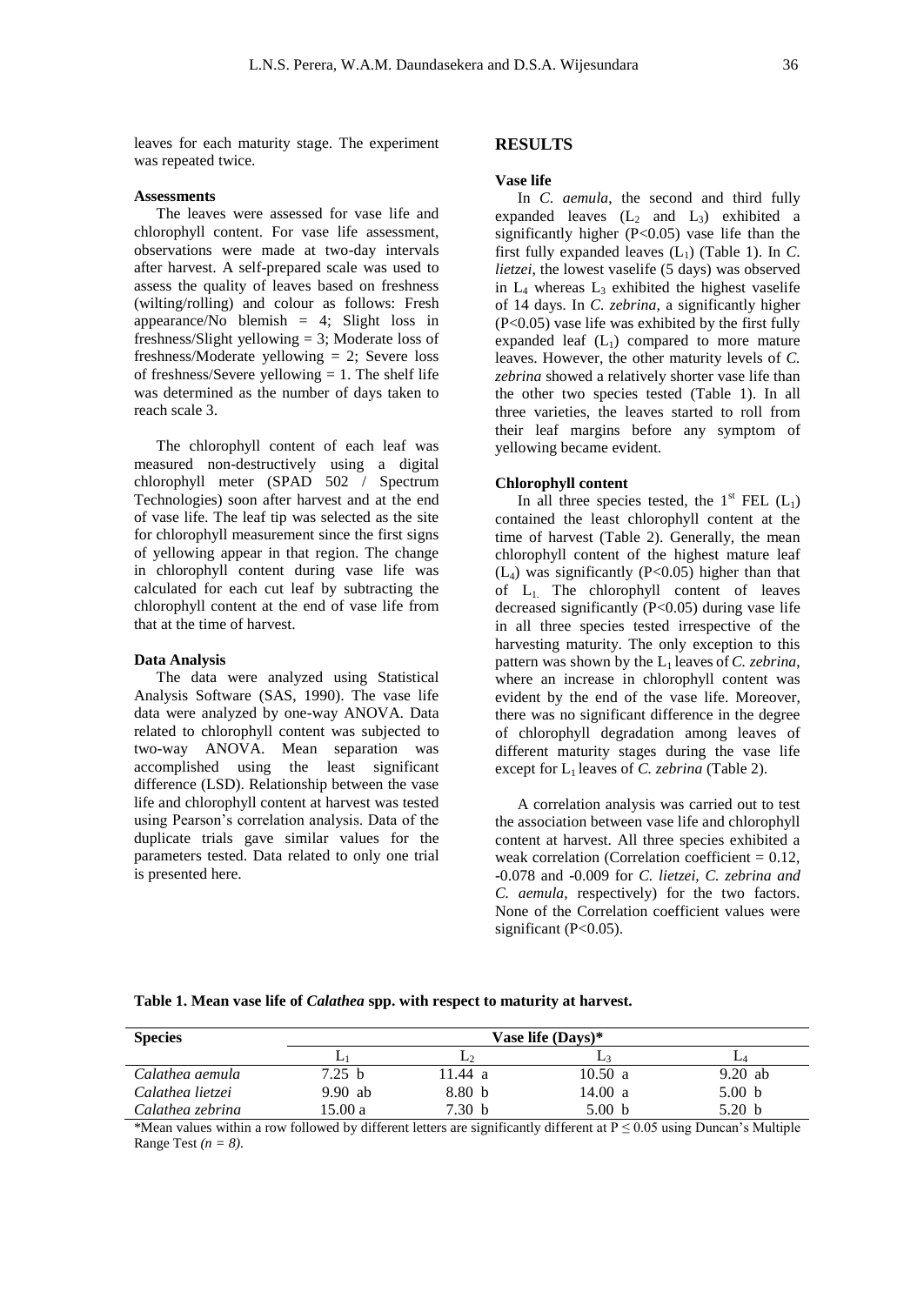| <b>Species</b>   |                   | Chlorophyll content (SPAD Units)* |         |          |         |  |
|------------------|-------------------|-----------------------------------|---------|----------|---------|--|
|                  |                   | L                                 | $L_{2}$ | $L_3$    | $L_4$   |  |
| Calathea aemula  | <b>Start</b>      | 52.31Aa                           | 56.48Ab | 54.87Aab | 58.56Ab |  |
|                  | End               | 37.57Ba                           | 45.22Bb | 43.95Bab | 46.26Bb |  |
|                  | <b>Difference</b> | 14.70a                            | 14.19a  | 10.92a   | 13.30a  |  |
| Calathea lietzei | <b>Start</b>      | 44.32Ab                           | 57.05Aa | 58.21Aa  | 55.27Aa |  |
|                  | End               | 40.87Bb                           | 50.90Ba | 40.47Ba  | 44.21Ba |  |
|                  | <b>Difference</b> | 17.80a                            | 10.40a  | 9.10a    | 11.03a  |  |
| Calathea zebrina | Start             | 34.26Aac                          | 35.03Ac | 36.70Ac  | 39.80Ad |  |
|                  | End               | 37.00Ba                           | 25.83Bb | 28.30Bb  | 26.73Bb |  |
|                  | Difference        | $-2.70a$                          | 12.80b  | 12.46b   | 13.06b  |  |

**Table 2. Chlorophyll content of cut leaves harvested at different maturity stages at the end and start of vase life.**

\*Mean values within a column for each species, followed by different letters are significantly different at P≤ 0.05 using Least Significant Difference (LSD). Uppercase letters denote significance between Start to End values and the lowercase letters denote significance among maturity stages *(n = 8)*.

## **DISCUSSION**

The best maturity stage for harvesting varied among the *Calathea* species tested. This observation agrees with many other ornamental crops that have been studied (Dole and Wikins, 1999). The findings further indicate that vase life experiments are useful in identifying the best maturity stage for harvesting of foliage in a given species.

The postharvest quality of *Calathea* cut foliage depended both on wilting (loss of freshness) and yellowing. These may be attributed mainly to the loss of turgidity accompanied by chlorophyll degradation (Petridou *et al*., 2001). The photosynthetic capacity depends on the developmental stage of leaves (Campostrini *et al.*, 2001) and therefore, the carbohydrate levels of foliage at harvest also may have contributed to the differences in vase life exhibited by them.

Generally, younger developing leaves undergo rapid senescence due to high metabolic rates (Smith *et al*., 1995). A similar behaviour may have resulted in a relatively shorter vase life of the first fully expanded leaves of *Calathea*. However, in C. *zebrina,* the first fully expanded leaves exhibited longer vase life. As indicated by the increase of chlorophyll content during vase life, it may be that the younger leaves in *C. zebrina* continued photosynthesis more efficiently than the rest of the leaves during vase life experiment (Reid *et al.*, 2002). However, to confirm this, a dry weight analysis of leaves would be necessary.

In all three species tested, older leaves contained higher amounts of chlorophyll than chronologically younger leaves, at the time of harvest. This agrees with the pattern reported for foliage including ornamental species like *Gazania splendens* (Cevahir *et al*., 2004). However, the Correlation analysis does not warrant the suitability of the chlorophyll content of leaves as an index for selection of the best harvesting maturity. The reduction of chlorophyll content during vase life may be attributed to accelerated senescence of the harvested leaves where the loss of protein or chlorophyll content is a general indication for ageing process (Smith *et al*., 1995).

In conclusion, even a slight difference in the maturity of leaves at harvest contributes largely to the postharvest longevity of *Calathea* species tested. The best harvesting maturity was species dependent. Among the maturity stages tested, only the 1st FEL of *C. zebrina* and the 3rd FEL of *C. leitzei* exhibited the minimum vase life (14 days) acceptable for exportation (pers. comm. with local cut foliage exporters). Further testing of the results of this preliminary study under simulated air-transportation conditions followed by vase life experiments would be useful for determination of the suitability of the above *Calathea* species for exportation.